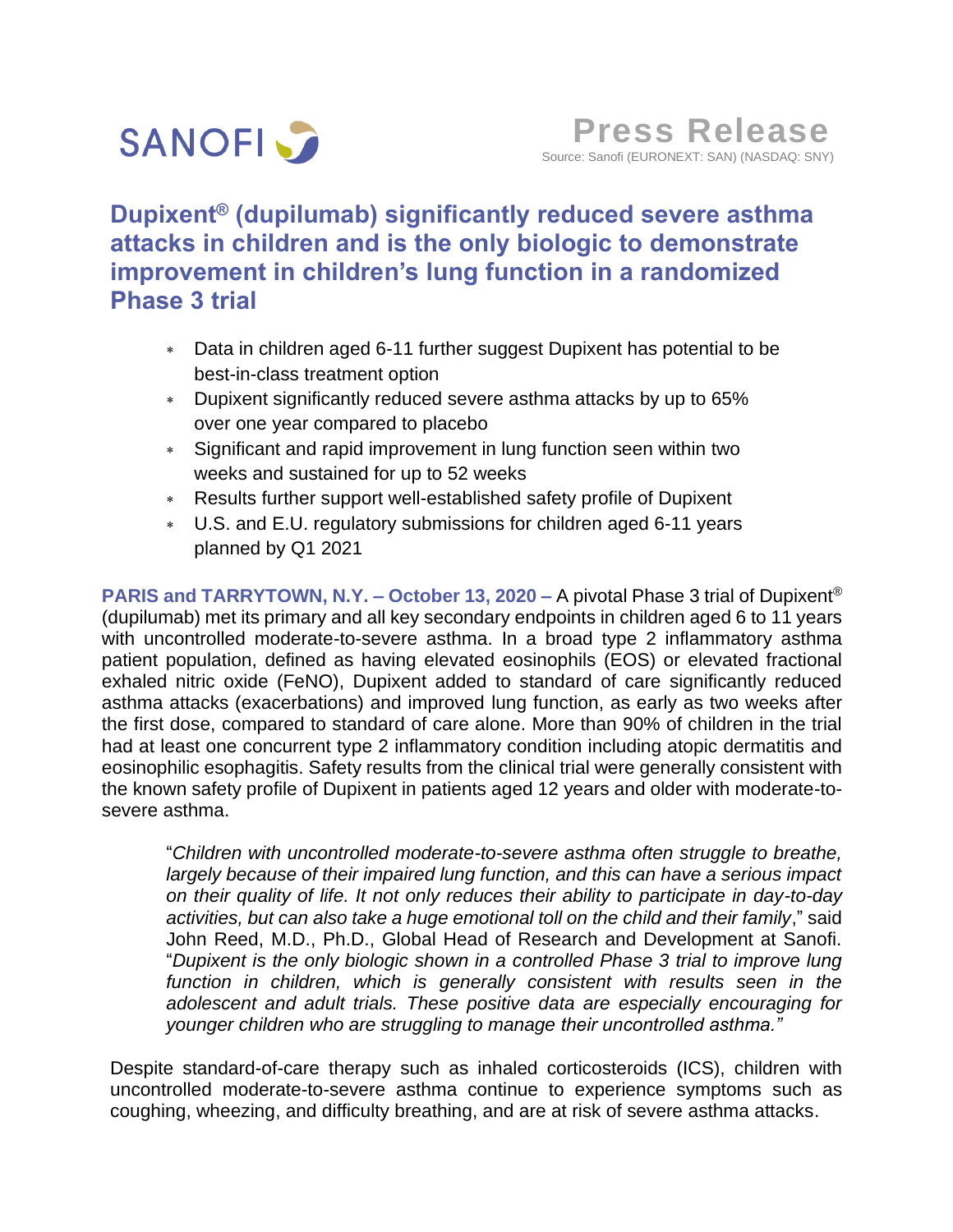For these children, this often leads to frequent hospitalizations and emergency room visits requiring use of systemic corticosteroids which can carry significant risks when used longterm. Uncontrolled asthma can cause children to miss school, and can interfere with physical activity and routine tasks including walking up stairs and playing sports. In the U.S., there are approximately 75,000 children 6-11 years old with uncontrolled moderateto-severe asthma, and many more of these children worldwide.

"*Children with moderate-to-severe asthma live with a heavy and unpredictable disease burden. Even while taking maximum treatments including inhaled corticosteroids, they suffer from multiple asthma attacks each year that may require hospitalization,"* said George D. Yancopoulos, M.D., Ph.D., President and Chief Scientific Officer of Regeneron. "*These impressive Phase 3 data in children with asthma show Dupixent significantly reduced annual severe asthma attacks and also improved lung function consistently across patients with markers of type 2 inflammation*."

The primary endpoint assessed the annualized rate of severe asthma attacks in two primary pre-specified populations: patients with baseline blood EOS ≥300 cells/μl and patients with markers of type 2 inflammation (FeNO ≥20 ppb or EOS ≥150 cells/μl). Across these two patient groups respectively, those who added Dupixent (100 mg or 200 mg every two weeks, based on weight) to standard of care experienced:

- Reduced rate of severe asthma attacks, with a 65% (p<0.0001) and 59% (p<0.0001) average reduction over one year compared to placebo (0.24 and 0.31 events per year for Dupixent vs. 0.67 and 0.75 for placebo, respectively)
- Improved lung function at 12 weeks compared to baseline by 10.15 and 10.53 percentage points for Dupixent vs. 4.83 and 5.32 percentage points for placebo (least squares mean difference for Dupixent vs. placebo of 5.3 and 5.2 percentage points, p=0.0036 and p=0.0009), respectively, as measured by percent predicted  $FEV<sub>1</sub> (FEV<sub>1</sub>pp)$ .  $FEV<sub>1</sub>pp$  is a common endpoint in pediatric asthma trials to evaluate a patient's change in lung function compared to their predicted lung function based on a number of factors including age, height and sex, to account for children's growing lung capacity at different stages of development. This clinically meaningful improvement in lung function was observed as early as two weeks and was sustained for up to 52 weeks.

The safety results from the trial were generally consistent with the known safety profile of Dupixent in patients aged 12 years and older with moderate-to-severe asthma. Over one year, overall rates of adverse events were 83% for Dupixent and 80% for placebo. Adverse events that were most commonly observed with Dupixent versus placebo included injection site reactions (18% for Dupixent and 13% for placebo), viral upper respiratory tract infections (12% for Dupixent and 10% for placebo), and eosinophilia (6% for Dupixent and 1% for placebo).

Dupixent is a fully-human monoclonal antibody that inhibits the signaling of the interleukin-4 (IL-4) and interleukin-13 (IL-13) proteins. Data from Dupixent clinical trials have shown that IL-4 and IL-13 are key drivers of the type 2 inflammation that plays a major role in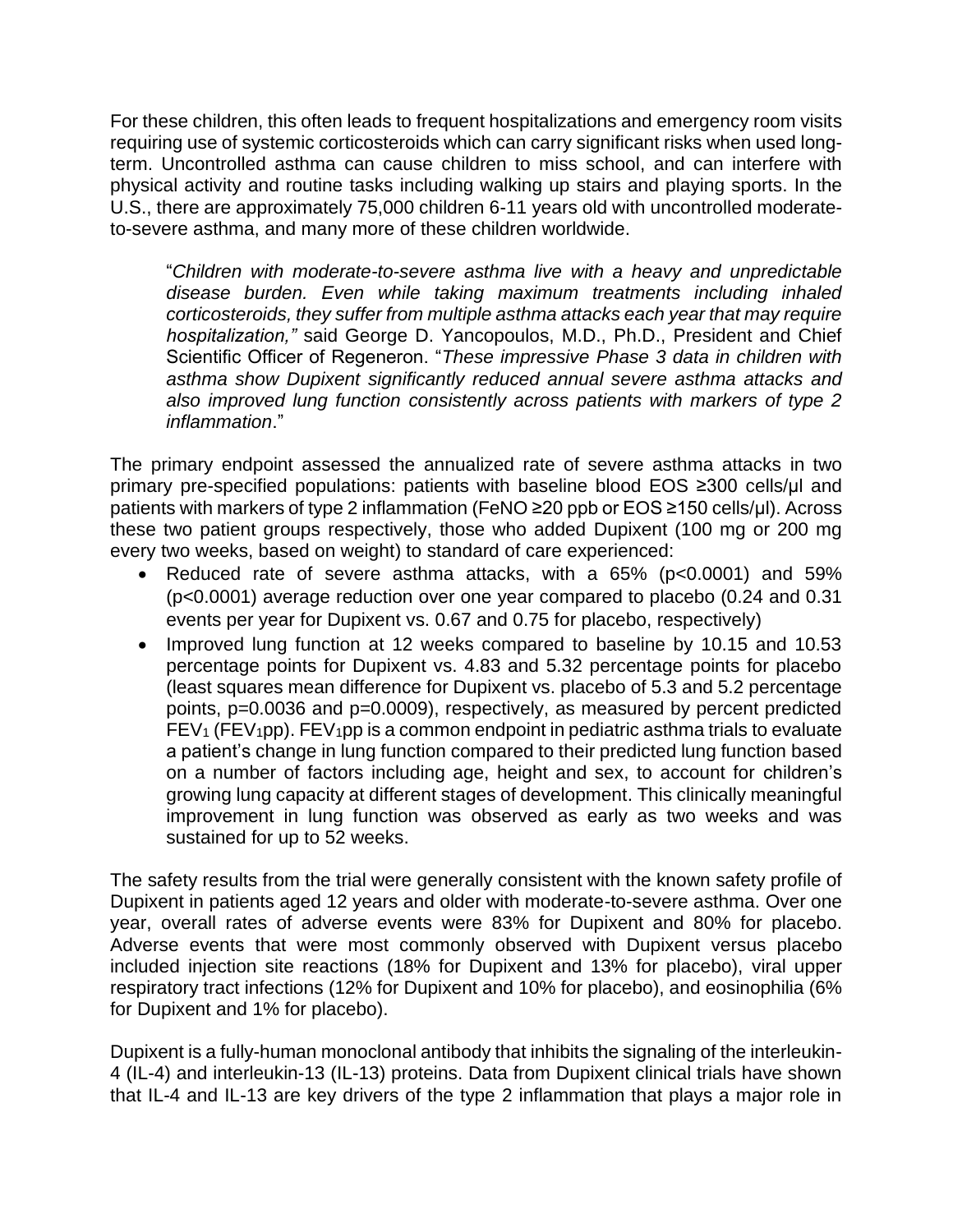asthma, chronic rhinosinusitis with nasal polyposis (CRSwNP), atopic dermatitis and eosinophilic esophagitis.

# **About the LIBERTY ASTHMA VOYAGE Trial**

The Phase 3, randomized, double-blind, placebo-controlled trial evaluated the efficacy and safety of Dupixent in addition to standard-of-care maintenance therapy of mediumdose inhaled corticosteroid (ICS) with a second controller medication or high-dose ICS with or without a second controller medication. The trial enrolled 408 children aged 6 to <12 years old with uncontrolled moderate-to-severe asthma. Primary analyses were based on 259 patients with baseline (EOS ≥300 cells/µl) and 350 patients with markers of type 2 inflammation (baseline EOS ≥150 cells/μl or FeNO ≥20 ppb). There was no minimum biomarker requirement for enrollment.

During the 52-week treatment period, patients received subcutaneous injections of Dupixent 100 mg or 200 mg every two weeks, based on weight (100 mg for ≤30 kg, 200 mg for >30 kg), or placebo every two weeks.

## **About Dupixent**

Dupixent is approved in the U.S. to treat patients aged 6 years and older with moderateto-severe atopic dermatitis that is not well controlled with prescription therapies used on the skin (topical), or who cannot use topical therapies; for use with other asthma medicines for the maintenance treatment of moderate-to-severe eosinophilic or oral steroid dependent asthma in patients aged 12 years and older whose asthma is not controlled with their current asthma medicines; and for use with other medicines for the maintenance treatment of CRSwNP in adults whose disease is not controlled. In adolescents 12 years of age or older, it is recommended that Dupixent be administered by or under the supervision of an adult. In children younger than 12 years of age, Dupixent should be administered by a caregiver.

Outside of the U.S., Dupixent is approved for specific patients with moderate-to-severe atopic dermatitis and certain patients with asthma in a number of other countries around the world, including the EU and Japan. Dupixent is also approved in the EU and Japan to treat certain adults with severe CRSwNP.

Across all approved indications globally, more than 170,000 patients have been treated with Dupixent.

## **Dupilumab Development Program**

To date, dupilumab has been studied in more than 10,000 patients across 50 clinical trials in various chronic diseases driven by type 2 inflammation. In addition to the currently approved indications, Sanofi and Regeneron are studying dupilumab in a broad range of diseases driven by type 2 inflammation or other allergic processes, including pediatric asthma (6 to 11 years of age, Phase 3), pediatric atopic dermatitis (6 months to 5 years of age, Phase 3), eosinophilic esophagitis (Phase 3), chronic obstructive pulmonary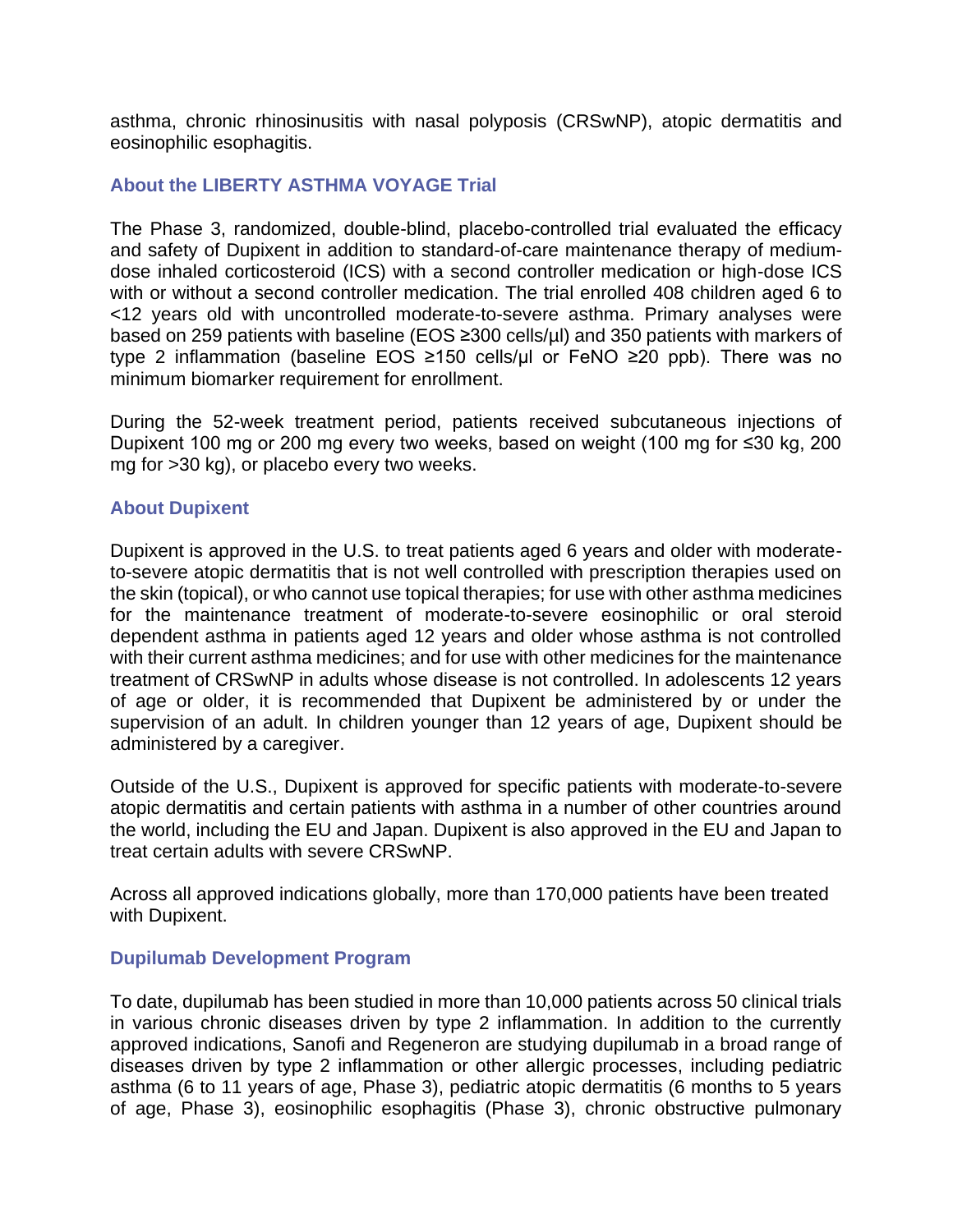disease (Phase 3), bullous pemphigoid (Phase 3), prurigo nodularis (Phase 3), chronic spontaneous urticaria (Phase 3), and food and environmental allergies (Phase 2). These potential uses are investigational, and the safety and efficacy of dupilumab in these conditions have not been evaluated by any regulatory authority. Dupilumab is being jointly developed by Regeneron and Sanofi under a global collaboration agreement.

### **About Regeneron**

Regeneron (NASDAQ: REGN) is a leading biotechnology company that invents life-transforming medicines for people with serious diseases. Founded and led for over 30 years by physician-scientists, our unique ability to repeatedly and consistently translate science into medicine has led to seven FDA-approved treatments and numerous product candidates in development, all of which were homegrown in our laboratories. Our medicines and pipeline are designed to help patients with eye diseases, allergic and inflammatory diseases, cancer, cardiovascular and metabolic diseases, pain, infectious diseases and rare diseases.

Regeneron is accelerating and improving the traditional drug development process through our proprietary VelociSuite® technologies, such as VelocImmune®, which uses unique genetically-humanized mice to produce optimized fully-human antibodies and bispecific antibodies, and through ambitious research initiatives such as the Regeneron Genetics Center, which is conducting one of the largest genetics sequencing efforts in the world. For additional information about the company, please visit www.regeneron.com or follow @Regeneron on Twitter.

### **About Sanofi**

Sanofi is dedicated to supporting people through their health challenges. We are a global biopharmaceutical company focused on human health. We prevent illness with vaccines, provide innovative treatments to fight pain and ease suffering. We stand by the few who suffer from rare diseases and the millions with long-term chronic conditions.

With more than 100,000 people in 100 countries, Sanofi is transforming scientific innovation into healthcare solutions around the globe.

Sanofi, Empowering Life

**Sanofi Media Relations Contact**  Sally Bain Tel.: +1 (781) 264-1091 [Sally.Bain@sanofi.com](mailto:Sally.Bain@sanofi.com)

**Sanofi Investor Relations – Contacts Paris** Eva Schaefer-Jansen Arnaud Delepine Yvonne Naughton

**Sanofi Investor Relations – Contacts North America** Felix Lauscher

Fara Berkowitz Suzanne Greco

**Sanofi IR main line:** Tel.: +33 (0)1 53 77 45 45 [ir@sanofi.com](mailto:ir@sanofi.com) <https://www.sanofi.com/en/investors/contact>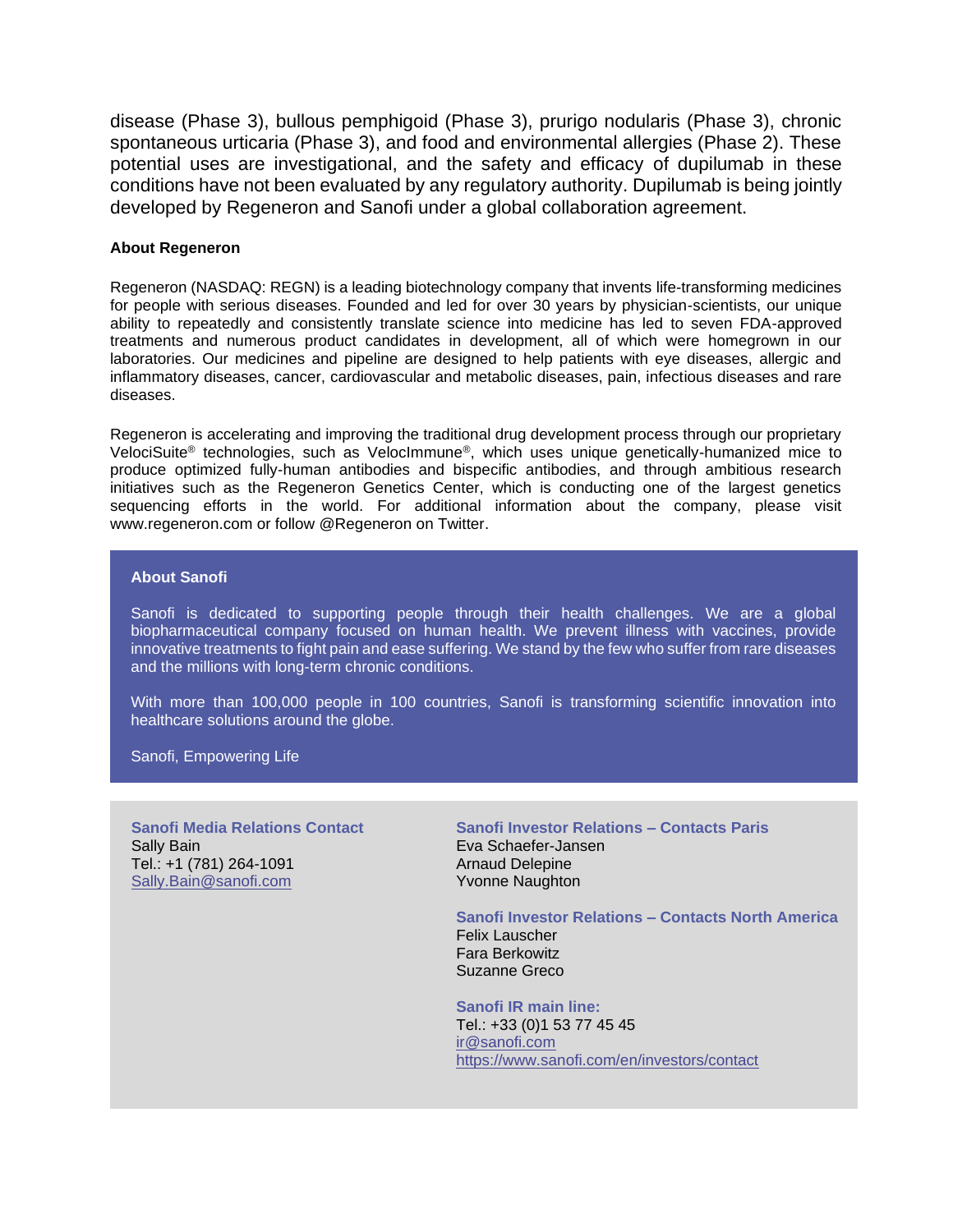#### **Regeneron Media Relations Contact**  Sharon Chen Tel: +1 (914) 847-1546 [Sharon.Chen@regeneron.com](mailto:Hannah.Kwagh@regeneron.com)

#### **Regeneron Investor Relations Contact**  Mark Hudson Tel: +1 (914) 847-3482 [Mark.Hudson@regeneron.com](mailto:Mark.Hudson@regeneron.com)

#### *Sanofi Forward-Looking Statements*

*This press release contains forward-looking statements as defined in the Private Securities Litigation Reform Act of 1995, as amended. Forward-looking statements are statements that are not historical facts. These statements include projections and estimates regarding the marketing and other potential of the product, or regarding potential future revenues from the product. Forward-looking statements are generally identified by the words "expects", "anticipates", "believes", "intends", "estimates", "plans" and similar expressions. Although Sanofi's management believes that the expectations reflected in such forward-looking statements are reasonable, investors are cautioned that forward-looking information and statements are subject to various risks and uncertainties, many of which are difficult to predict and generally beyond the control of Sanofi, that could cause actual results and developments to differ materially from those expressed in, or implied or projected by, the forward-looking information and statements. These risks and uncertainties include among other things, unexpected regulatory actions or delays, or government regulation generally, that could affect the availability or commercial potential of the product, the fact that product may not be commercially successful, the uncertainties inherent in research and development, including future clinical data and analysis of existing clinical data relating to the product, including post marketing, unexpected safety, quality or manufacturing issues, competition in general,*  risks associated with intellectual property and any related future litigation and the ultimate outcome of such litigation, and volatile *economic and market conditions, and the impact that COVID-19 will have on us, our customers, suppliers, vendors, and other business partners, and the financial condition of any one of them, as well as on our employees and on the global economy as a whole. Any material effect of COVID-19 on any of the foregoing could also adversely impact us. This situation is changing rapidly and additional impacts may arise of which we are not currently aware and may exacerbate other previously identified risks. The risks and uncertainties also include the uncertainties discussed or identified in the public filings with the SEC and the AMF made by Sanofi, including those listed under "Risk Factors" and "Cautionary Statement Regarding Forward-Looking Statements" in Sanofi's annual report on Form 20-F for the year ended December 31, 2019. Other than as required by applicable law, Sanofi does not undertake any obligation to update or revise any forward-looking information or statements.*

#### *Regeneron Forward-Looking Statements and Use of Digital Media*

*This press release includes forward-looking statements that involve risks and uncertainties relating to future events and the future performance of Regeneron Pharmaceuticals, Inc. ("Regeneron" or the "Company"), and actual events or results may differ materially from these forward-looking statements. Words such as "anticipate," "expect," "intend," "plan," "believe," "seek," "estimate," variations of such words, and similar expressions are intended to identify such forward-looking statements, although not all forward-looking statements contain these identifying words. These statements concern, and these risks and uncertainties include, among others, the impact of SARS-CoV-2 (the virus that has caused the COVID-19 pandemic) on Regeneron's business and its employees, collaborators, and suppliers and other third parties on which Regeneron relies, Regeneron's and its collaborators' ability to continue to conduct research and clinical programs, Regeneron's ability to manage its supply chain, net product sales of products marketed by Regeneron and/or its collaborators (collectively, "Regeneron's Products"), and the global economy; the nature, timing, and possible success and therapeutic applications of Regeneron's Products and Regeneron's product candidates and research and clinical programs now underway or planned, including without limitation Dupixent® (dupilumab) in children aged 6 to 11 years with uncontrolled moderate-to-severe asthma; uncertainty of market acceptance and commercial success of Regeneron's Products and product candidates and the impact of studies (whether conducted by Regeneron or others and whether mandated or voluntary), including the study discussed in this press release, on the commercial success of Regeneron's Products (such as Dupixent) and product candidates; the likelihood, timing, and scope of possible regulatory approval and commercial launch of Regeneron's product candidates and new indications for Regeneron's Products, such as Dupixent for the treatment of pediatric asthma, pediatric atopic dermatitis, eosinophilic esophagitis, chronic obstructive pulmonary disease, bullous pemphigoid, prurigo nodularis, chronic spontaneous urticaria, food and environmental allergies, and other potential indications; safety issues resulting from the administration of Regeneron's Products (such as Dupixent) and product candidates in patients, including serious complications or side effects in connection with the use of Regeneron's Products and product candidates in clinical trials; determinations by regulatory and administrative governmental authorities which may delay or restrict Regeneron's ability to continue to develop or commercialize Regeneron's Products and product candidates; ongoing regulatory obligations and oversight impacting Regeneron's Products, research and clinical programs, and business, including those relating to patient privacy; the availability and extent of reimbursement of Regeneron's Products from third-party payers, including private payer healthcare and insurance programs, health maintenance organizations, pharmacy benefit management companies, and government programs such as Medicare and Medicaid; coverage and reimbursement determinations by such payers and new policies and procedures adopted by such payers; competing drugs and product candidates that may be superior to, or more cost effective than, Regeneron's Products and product candidates; the extent to which the results from the research and development programs conducted by Regeneron and/or its collaborators may be replicated in other studies and/or lead to advancement of product candidates to clinical trials, therapeutic applications, or regulatory approval; the ability of Regeneron to manufacture and manage supply chains for multiple products and product candidates; the ability of Regeneron's collaborators, suppliers, or other third parties (as applicable) to perform manufacturing, filling, finishing, packaging, labeling, distribution, and other steps related to Regeneron's Products and product candidates; unanticipated expenses; the costs of developing, producing, and selling products; the ability of Regeneron to meet any of its financial projections or guidance and changes to the assumptions underlying those projections or guidance; the potential for any license or collaboration agreement, including Regeneron's agreements with Sanofi, Bayer, and Teva Pharmaceutical Industries Ltd. (or their respective affiliated companies, as applicable),*  to be cancelled or terminated; and risks associated with intellectual property of other parties and pending or future litigation relating *thereto (including without limitation the patent litigation and other related proceedings relating to EYLEA® (aflibercept) Injection,*